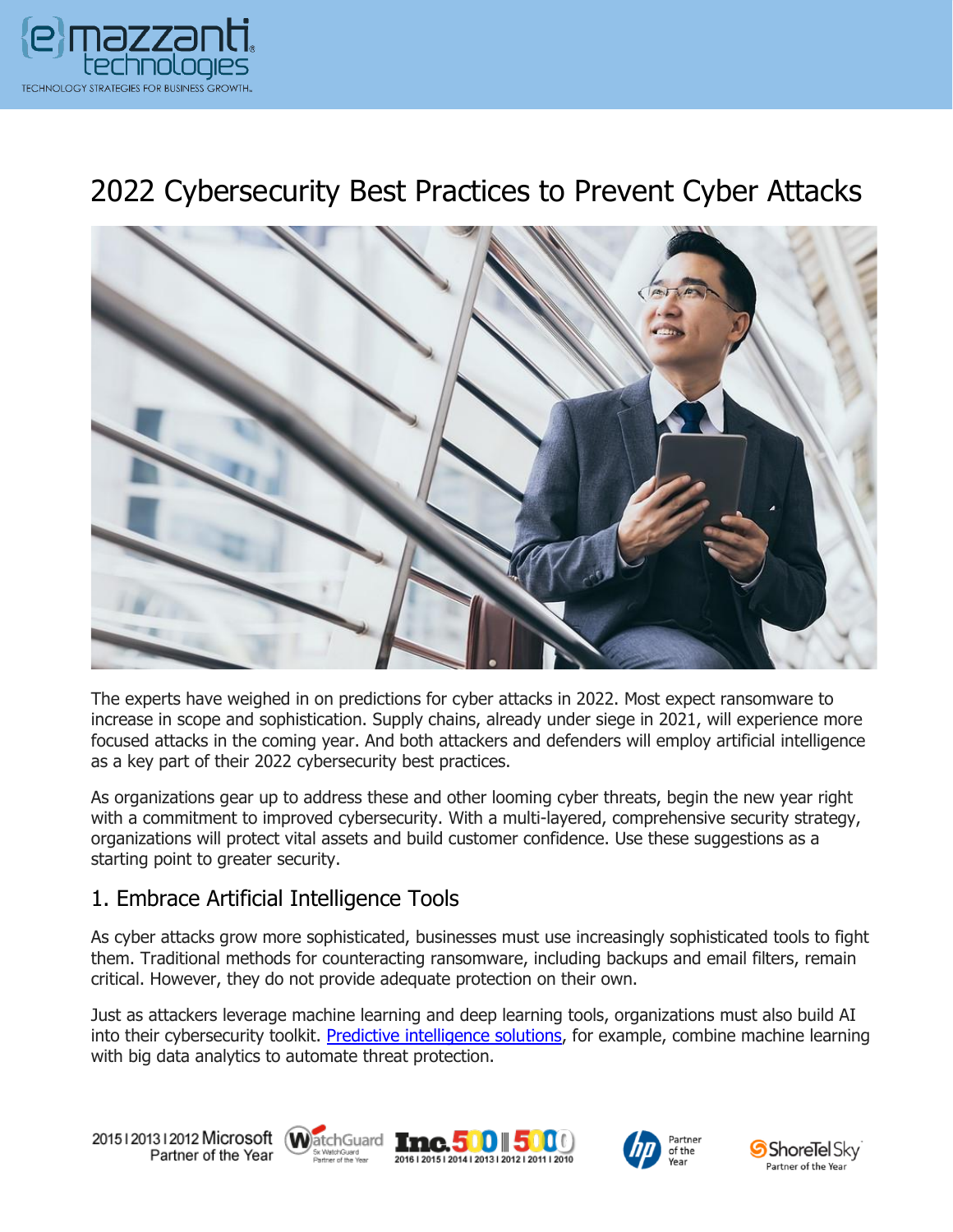

#### 2. Build Security Awareness

Once again, social engineering and phishing attacks account for a huge percentage of data breaches in 2021. And the shift to remote work appeared to increase both the occurrence of phishing attacks and the cost of data breaches. Consequently, effective [security awareness training](https://messagingarchitects.com/effective-cyber-security-training/) must play a role in cybersecurity strategy.

To make a difference, security education must involve a multi-faceted approach. This will include a mix of special events, ongoing formal training, and just-in-time reminders built into work processes. Training must be focused and specific, reaching users when and where they need it. For instance, phishing simulations and [interactive training](https://www.emazzanti.net/targeted-security-awareness-training/) offer significant ROI.

#### 3. Strengthen Endpoint Security

In addition to user education, a comprehensive cybersecurity strategy must address endpoint security. With remote and hybrid work apparently here to stay, the traditional security perimeter is a thing of the past.

For endpoint security, start with an audit of every device that can be given access to the network. Then identify and address potential vulnerabilities. This will include practices such as automating software updates to remote devices and implementing a zero-trust network.

## 4. Focus on Supply Chain

According to some experts, supply chain attacks will pose an even greater threat than malware in 2022. All of the attention on inhouse security will prove pointless if vulnerabilities introduced through a vendor leave an open door for attackers.

20151201312012 Microsoft WatchGuard Tnc. 500 500 Partner of the Year